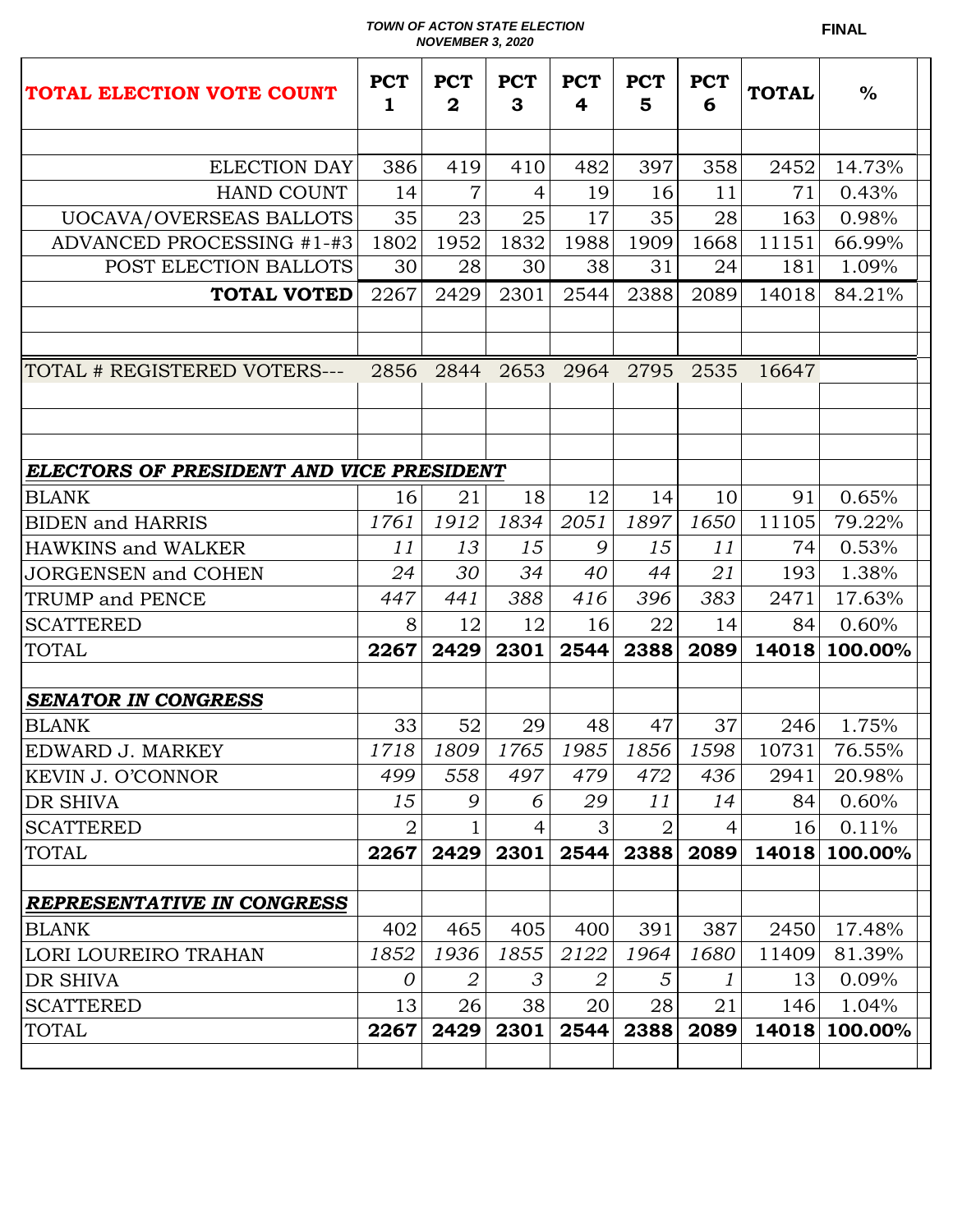## *TOWN OF ACTON STATE ELECTION NOVEMBER 3, 2020*

| <b>COUNCILLOR</b>                             |                |                |                |                |            |            |       |         |
|-----------------------------------------------|----------------|----------------|----------------|----------------|------------|------------|-------|---------|
| <b>BLANK</b>                                  | 526            | 593            | 549            | 559            | 498        | 479        | 3204  | 22.86%  |
| MARILYN M. PETITTO DEVANEY                    | 1735           | 1815           | 1718           | 1972           | 1870       | 1592       | 10702 | 76.34%  |
| <b>DR SHIVA</b>                               | $\overline{0}$ | $\overline{2}$ | 2              | $\overline{O}$ | 4          | 1          | 9     | 0.06%   |
| <b>SCATTERED</b>                              | 6              | 19             | 32             | 13             | 16         | 17         | 103   | 0.73%   |
| <b>TOTAL</b>                                  | 2267           | 2429           | 2301           | 2544           | 2388       | 2089       | 14018 | 100.00% |
|                                               |                |                |                |                |            |            |       |         |
| <b>SENATOR IN GENERAL COURT</b>               |                |                |                |                |            |            |       |         |
| <b>BLANK</b>                                  | 460            | 498            | 448            | 434            | 423        | 408        | 2671  | 19.05%  |
| <b>JAMES B. ELDRIDGE</b>                      | 1797           | 1912           | 1820           | 2081           | 1934       | 1655       | 11199 | 79.89%  |
| <b>DR SHIVA</b>                               | $\theta$       | $\overline{2}$ | $\overline{4}$ | 1              | 6          | 1          | 14    | 0.10%   |
| <b>SCATTERED</b>                              | 10             | 17             | 29             | 28             | 25         | 25         | 134   | 0.96%   |
| <b>TOTAL</b>                                  | 2267           | 2429           | 2301           | 2544           | 2388       | 2089       | 14018 | 100.00% |
|                                               |                |                |                |                |            |            |       |         |
| <b>REPRESENTATIVE IN GENERAL COURT (14TH)</b> |                |                |                |                |            |            |       |         |
| <b>BLANK</b>                                  | 486            | 542            | <b>XXX</b>     | <b>XXX</b>     | <b>XXX</b> | 442        | 1470  | 21.67%  |
| TAMI L. GOUVEIA                               | 1774           | 1871           | <b>XXX</b>     | <b>XXX</b>     | <b>XXX</b> | 1628       | 5273  | 77.72%  |
| <b>SCATTERED</b>                              | $\overline{7}$ | 16             | <b>XXX</b>     | <b>XXX</b>     | <b>XXX</b> | 19         | 42    | 0.62%   |
| <b>TOTAL</b>                                  | 2267           | 2429           | <b>XXX</b>     | <b>XXX</b>     | <b>XXX</b> | 2089       | 6785  | 100.00% |
|                                               |                |                |                |                |            |            |       |         |
| <b>REPRESENTATIVE IN GENERAL COURT (37TH)</b> |                |                |                |                |            |            |       |         |
| <b>BLANK</b>                                  | <b>XXX</b>     | <b>XXX</b>     | 126            | 154            | 138        | <b>XXX</b> | 418   | 5.78%   |
| DANILLO A. SENA                               | XXX            | <b>XXX</b>     | 1731           | 1938           | 1823       | <b>XXX</b> | 5492  | 75.93%  |
| CATHERINE J. CLARK                            | XXX            | <b>XXX</b>     | 441            | 449            | 422        | <b>XXX</b> | 1312  | 18.14%  |
| <b>SCATTERED</b>                              | XXX            | <b>XXX</b>     | 3              | 3              | 5          | <b>XXX</b> | 11    | 0.15%   |
| <b>TOTAL</b>                                  | <b>XXX</b>     | <b>XXX</b>     | 2301           | 2544           | 2388       | <b>XXX</b> | 7233  | 100.00% |
|                                               |                |                |                |                |            |            |       |         |
| <b>REGISTER OF PROBATE</b>                    |                |                |                |                |            |            |       |         |
| <b>BLANK</b>                                  | 629            | 762            | 691            | 706            | 661        | 607        | 4056  | 28.93%  |
| TARA E. DeCRISTOFARO                          | 1634           | 1654           | 1578           | 1830           | 1711       | 1470       | 9877  | 70.46%  |
| <b>SCATTERED</b>                              | 4              | 13             | 32             | 8              | 16         | 12         | 85    | 0.61%   |
| <b>TOTAL</b>                                  | 2267           | 2429           | 2301           | 2544           | 2388       | 2089       | 14018 | 100.00% |
|                                               |                |                |                |                |            |            |       |         |

**FINAL**